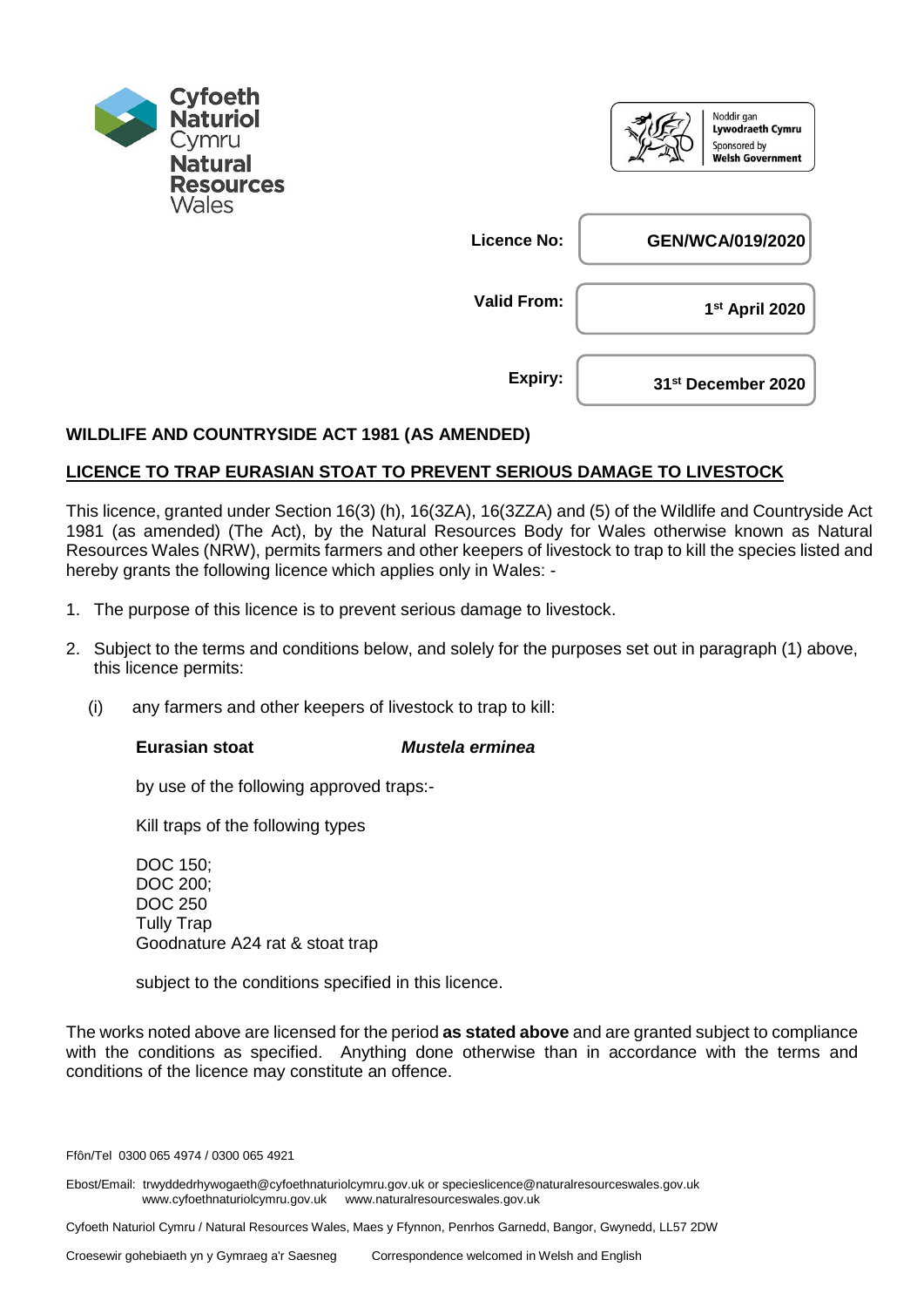|                | <b>CONDITIONS</b>                                                                                                                                                                                                                            |  |  |
|----------------|----------------------------------------------------------------------------------------------------------------------------------------------------------------------------------------------------------------------------------------------|--|--|
| 1 <sub>1</sub> | Persons acting under this licence must ensure they have read and understood the terms and<br>conditions of this licence prior to carrying out licenced activities. (See note 3).                                                             |  |  |
| 2.             | If you need to carry out actions that are not permitted by this licence (e.g. use of vehicles) on land<br>designated as a Site of Special Scientific Interest (SSSI) then you may need to apply to Natural<br>Resources Wales for a consent. |  |  |
| 3.             | Use of any trap under this licence must be in accordance with the following conditions:                                                                                                                                                      |  |  |
|                | All persons making use of this licence and all traps used by such persons shall comply<br>(i)<br>with The Spring Traps Approval (Wales) Order 2019.                                                                                          |  |  |
|                | (ii) All persons making use of this licence must comply with the manufacturer's instructions<br>relevant to the type of trap operated under this Licence.                                                                                    |  |  |
|                | (iii) Any manufacturer's permanent marking of the trap must not be removed or rendered<br>illegible.                                                                                                                                         |  |  |
| 4.             | All reasonable precautions must be taken to avoid unnecessary suffering of stoats trapped under<br>this licence.                                                                                                                             |  |  |
| 5.             | At each inspection any dead stoat or any other dead animal, caught in the trap must be removed<br>from it and disposed of in a lawful manner.                                                                                                |  |  |
| 6.             | Anyone wishing to use live traps to control stoats must apply for an individual licence from Natural<br>Resources Wales.                                                                                                                     |  |  |

war flighes

## Signed for and on behalf of **Natural Resources Wales**

| <b>NOTES</b>                                                                                         |                                                                                                           |  |  |
|------------------------------------------------------------------------------------------------------|-----------------------------------------------------------------------------------------------------------|--|--|
|                                                                                                      | Failure to act within the purpose of this licence or failure to comply with the conditions of the licence |  |  |
|                                                                                                      | may mean that the licence cannot be relied upon and an offence may be committed.                          |  |  |
|                                                                                                      | This licence may be modified or revoked at any time.                                                      |  |  |
| 3.<br>Any person intending to carry out activities under this licence are advised to print, sign and |                                                                                                           |  |  |
| date a copy and retain it for inspection.                                                            |                                                                                                           |  |  |
|                                                                                                      |                                                                                                           |  |  |
| <b>DEFINITIONS</b>                                                                                   |                                                                                                           |  |  |
|                                                                                                      | Who can use this licence                                                                                  |  |  |
|                                                                                                      |                                                                                                           |  |  |
|                                                                                                      | This licence can only be used by farmers and other keepers of livestock and by people                     |  |  |
|                                                                                                      | acting on their behalf.                                                                                   |  |  |
|                                                                                                      | b. This excludes any person convicted on or after 1 January 2010 of a wildlife crime                      |  |  |
|                                                                                                      | (unless,                                                                                                  |  |  |
|                                                                                                      | in respect of that offence, either:                                                                       |  |  |
| $\bullet$                                                                                            | they are a rehabilitated person for the purposes of the Rehabilitation of Offenders Act 1974              |  |  |
|                                                                                                      | and their conviction is treated as spent; or                                                              |  |  |
|                                                                                                      | a court has made an order discharging them absolutely.)                                                   |  |  |
|                                                                                                      |                                                                                                           |  |  |
| Any application for an individual licence made by a person to whom this exclusion applies will be    |                                                                                                           |  |  |
| considered on its merits.                                                                            |                                                                                                           |  |  |
|                                                                                                      | 1 <sub>1</sub><br>a.                                                                                      |  |  |

- 2. "livestock" includes any animal which is kept -
	- (a) for provision of food, wool, skins or fur;
	- (b) for the purpose of its use in the carrying on of any agricultural activity;